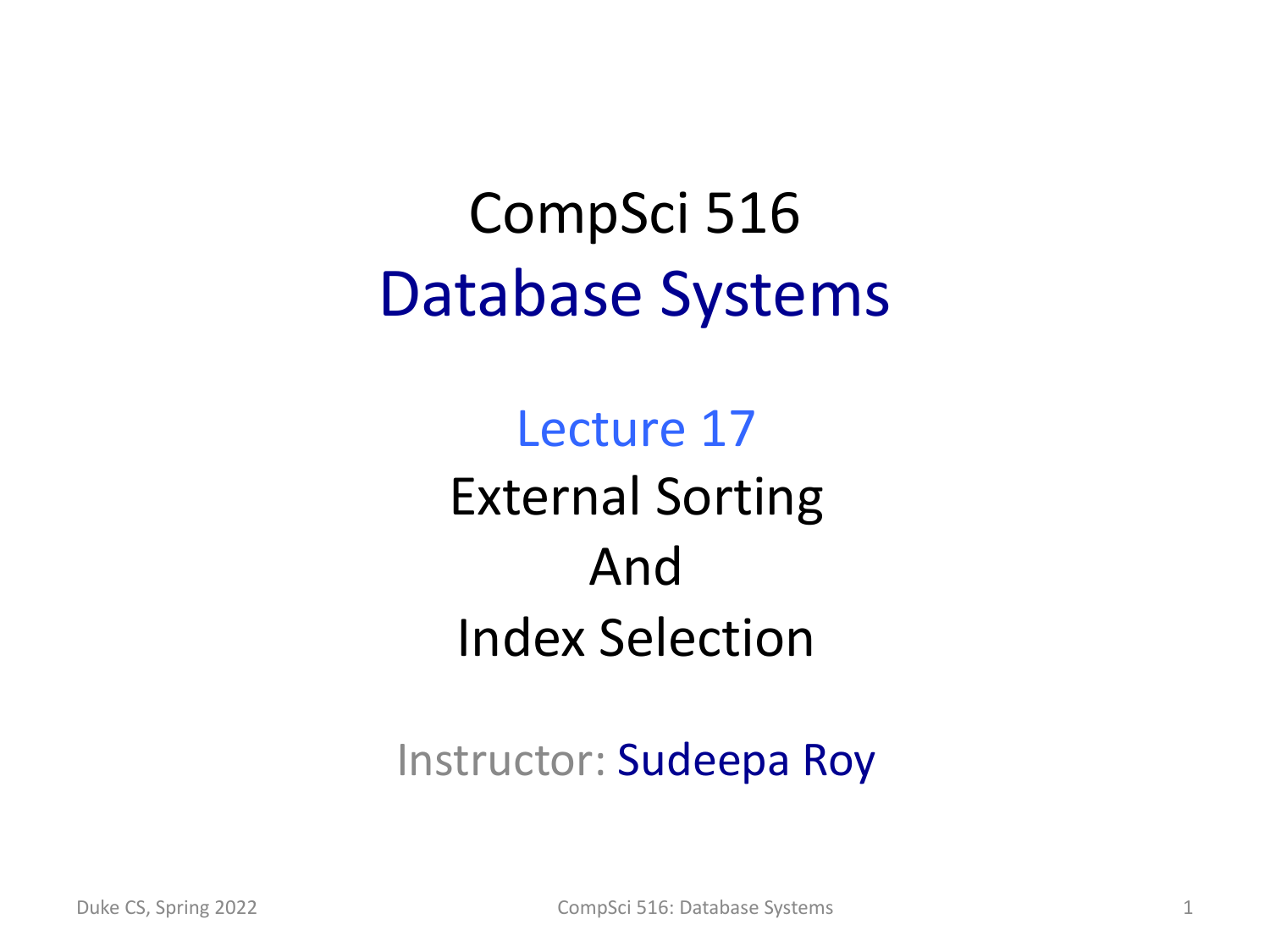## External Sorting

Why do we need sorting in databases?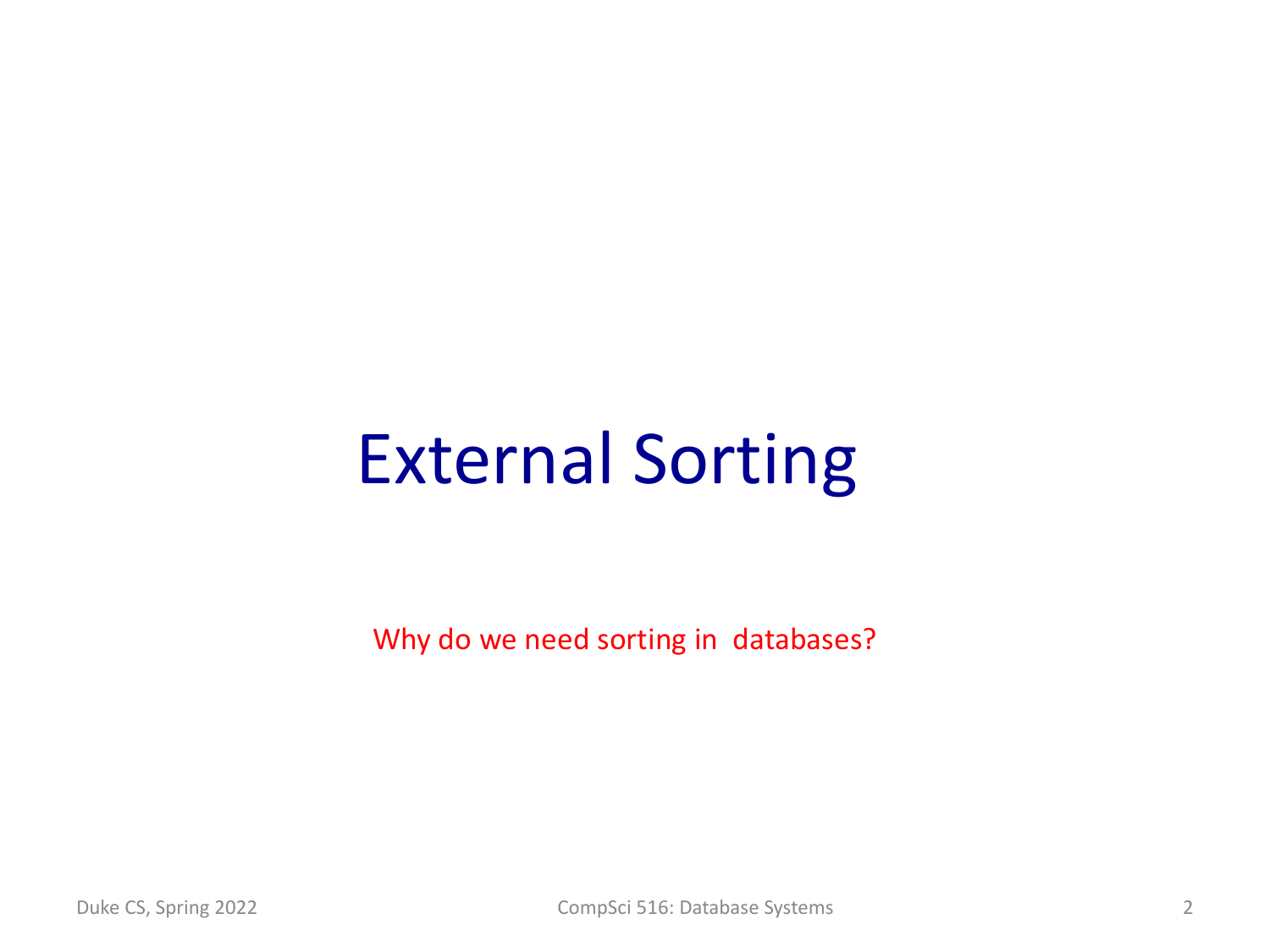# Why Sort?

- A classic problem in computer science
- Data requested in sorted order
	- e.g., find students in increasing gpa order
- Sorting is first step in bulk loading B+ tree index
- Sorting useful for eliminating duplicate copies in a collection of records
- Sort-merge join algorithm involves sorting
- Problem: sort 1Gb of data with 1Mb of RAM
	- need to minimize the cost of disk access

quick review of mergesort on blackboard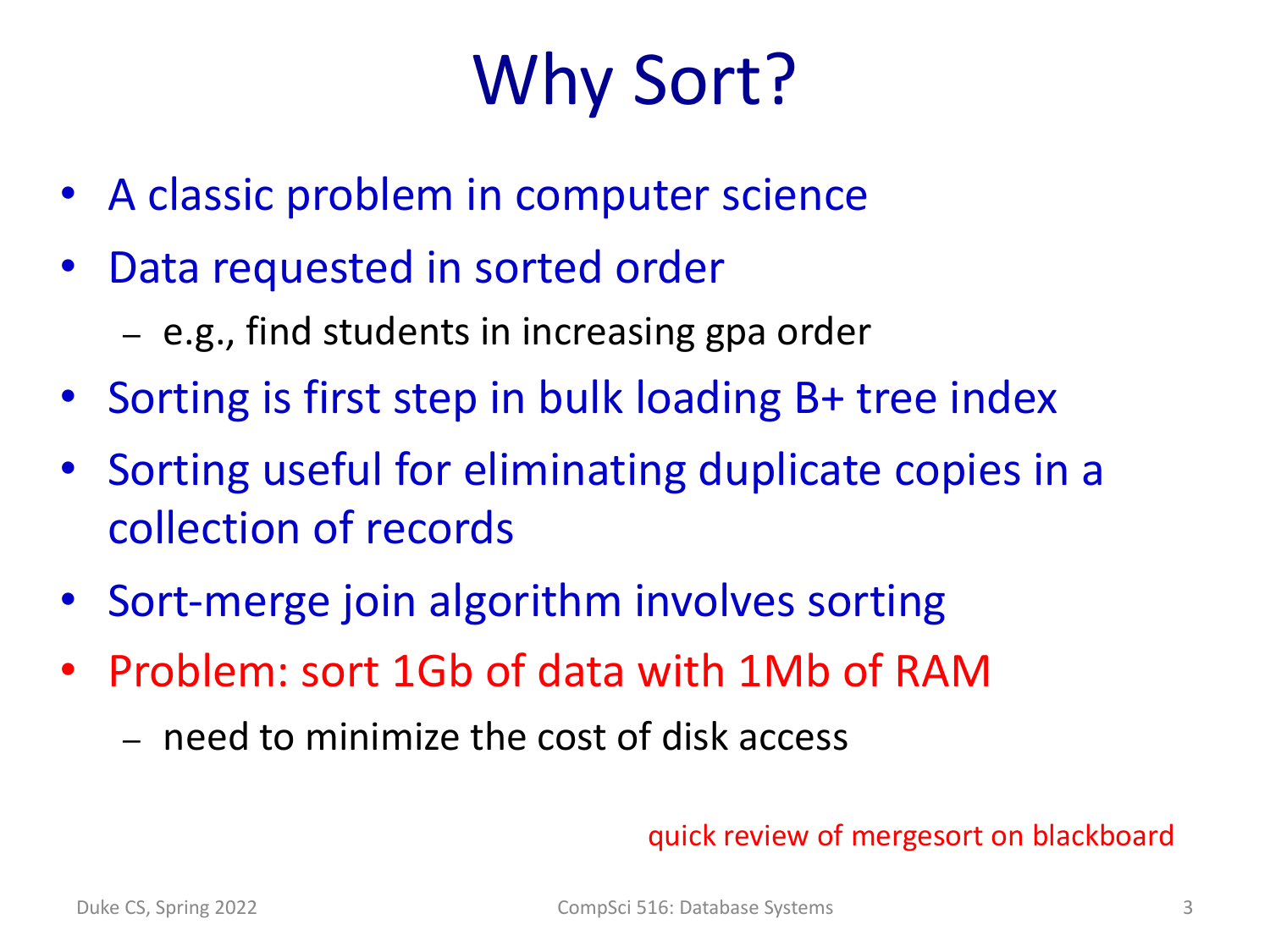### 2-Way Sort: Requires 3 Buffers

- Suppose  $N = 2^k$  pages in the file
- Pass 0: Read a page, sort it, write it.
	- repeat for all  $2<sup>k</sup>$  pages
	- only one buffer page is used
- Pass 1:
	- Read two pages, sort (merge) them using one output page, write them to disk
	- repeat  $2^{k-1}$  times
	- three buffer pages used
- Pass 2, 3, 4, ….. continue

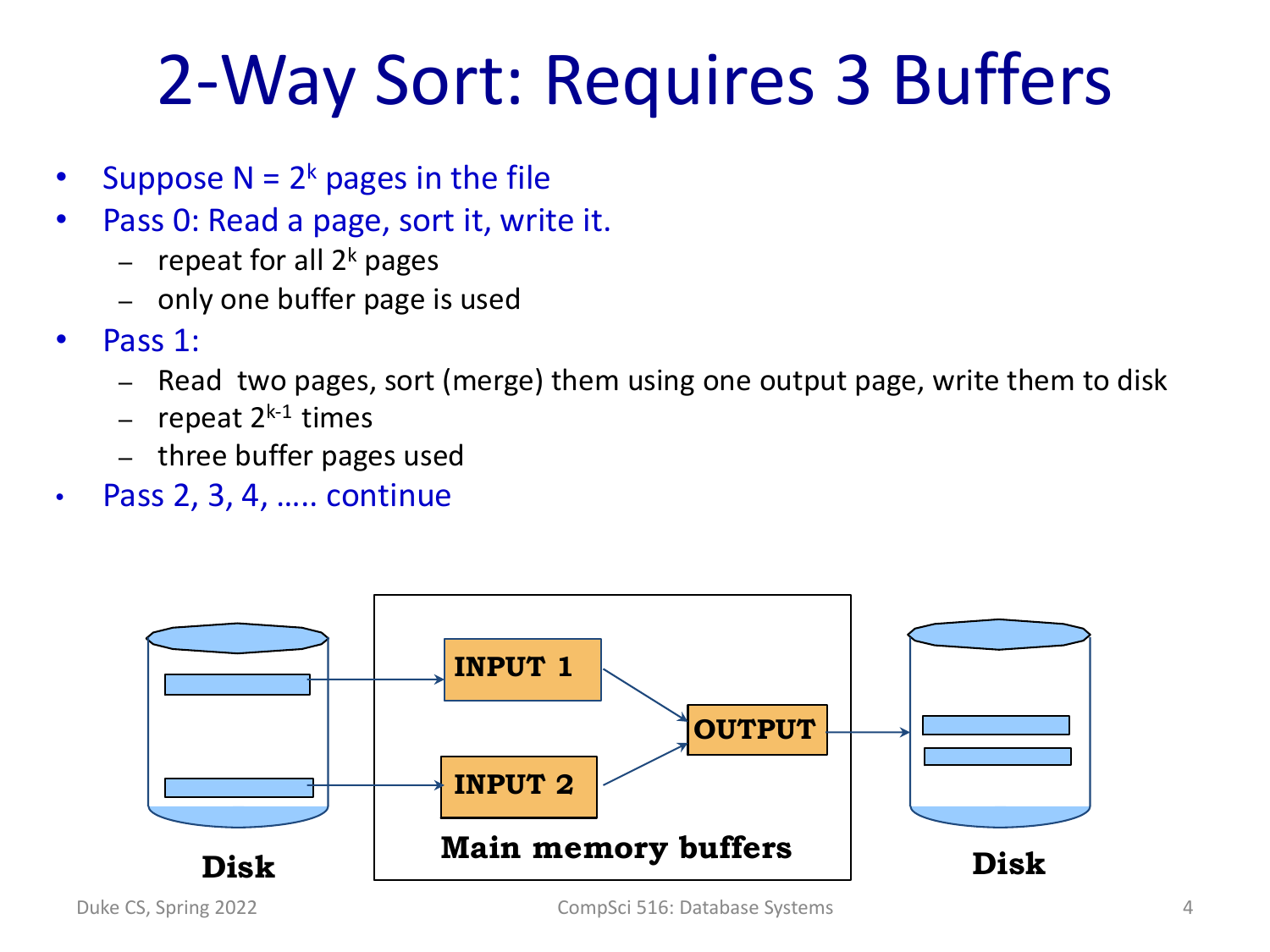# Two-Way External Merge Sort

- Each sorted sub-file is called a run
	- each run can contain multiple pages
- Each pass we read + write each page in file.
- N pages in the file,
- => the number of passes

 $=\left\lceil \log_2 N \right\rceil + 1$ 

So toal cost is:

 $2N(\lceil \log_2 N \rceil + 1)$ 

• Not too practical, but useful to learn basic concepts for external sorting

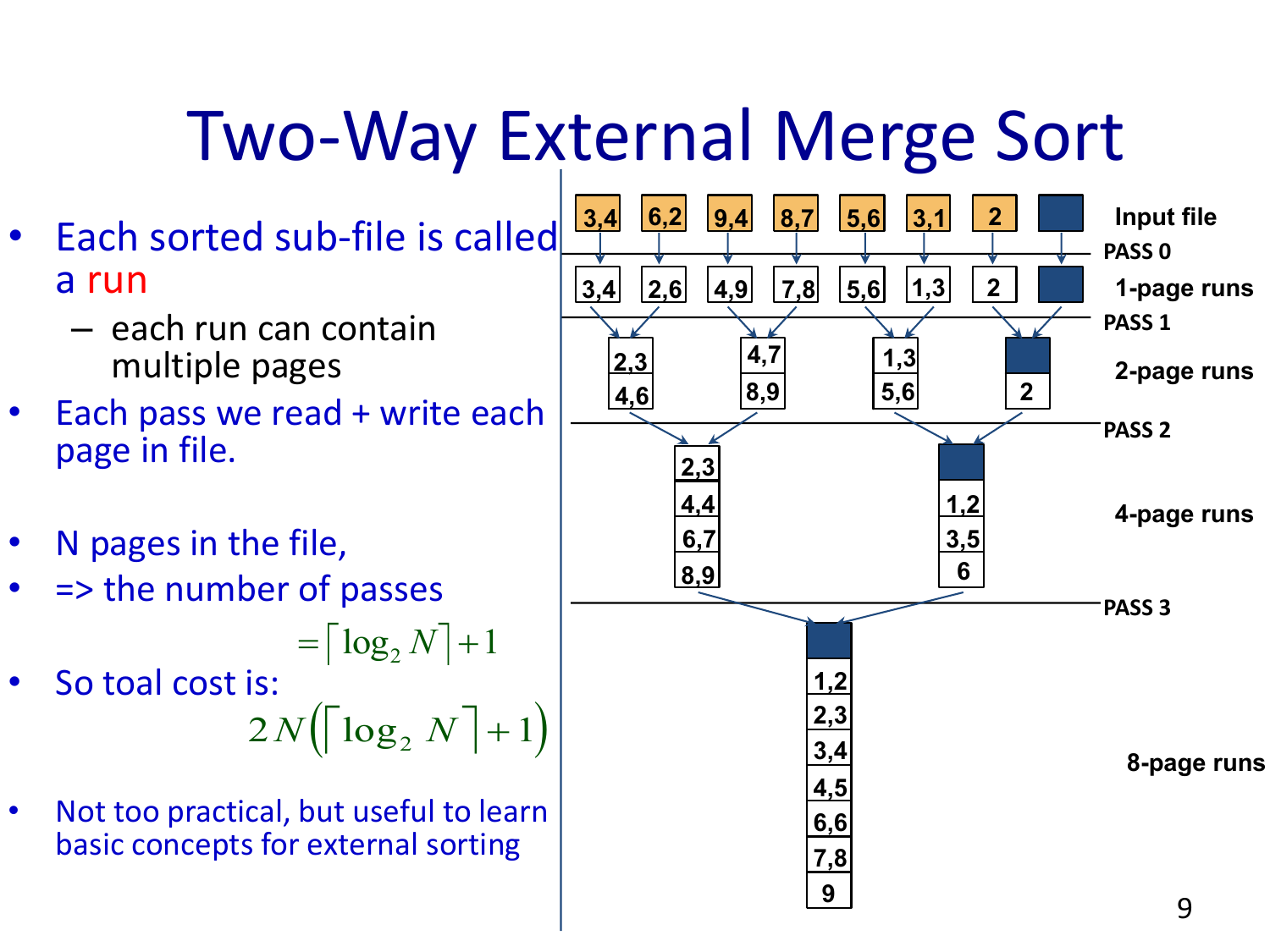### General External Merge Sort

- Suppose we have more than 3 buffer pages.
- How can we utilize them?
- To sort a file with N pages using B buffer pages:
	- Pass 0: use B buffer pages:
		- Produce [N/B] sorted runs of B pages each.
	- Pass 1, 2, …, etc.: merge B-1 runs to one output page
		- keep writing to disk once the output page is full

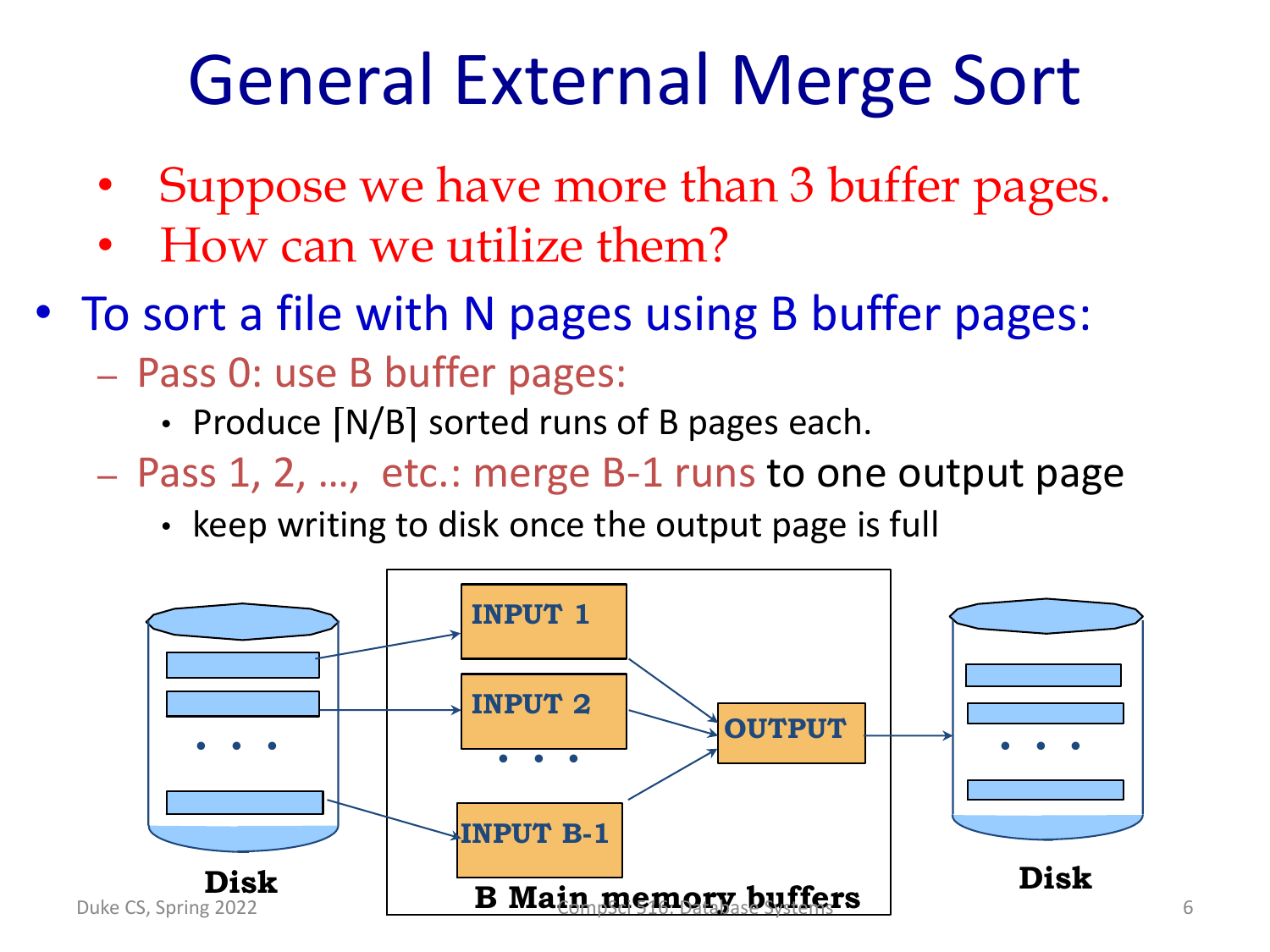#### Cost of External Merge Sort

- Number of passes: $1 + \lceil log_{B-1} \lceil N/B \rceil \rceil$
- Cost =  $2N * (H \cdot \text{of passes}) \text{why 2 times?}$
- E.g., with B = 5 buffer pages, to sort 108 page file:
- Pass 0: sorting 5 pages at a time
	- $[108/5]$  = 22 sorted runs of 5 pages each (last run is only 3 pages)
- Pass 1: 4-way merge
	- $[22/4]$  = 6 sorted runs of 20 pages each (last run is only 8 pages)
- Pass 2: 4-way merge
	- (but 2-way for the last two runs)
	- $[6/4]$  = 2 sorted runs, 80 pages and 28 pages
- Pass 3: 2-way merge (only 2 runs remaining)
	- Sorted file of 108 pages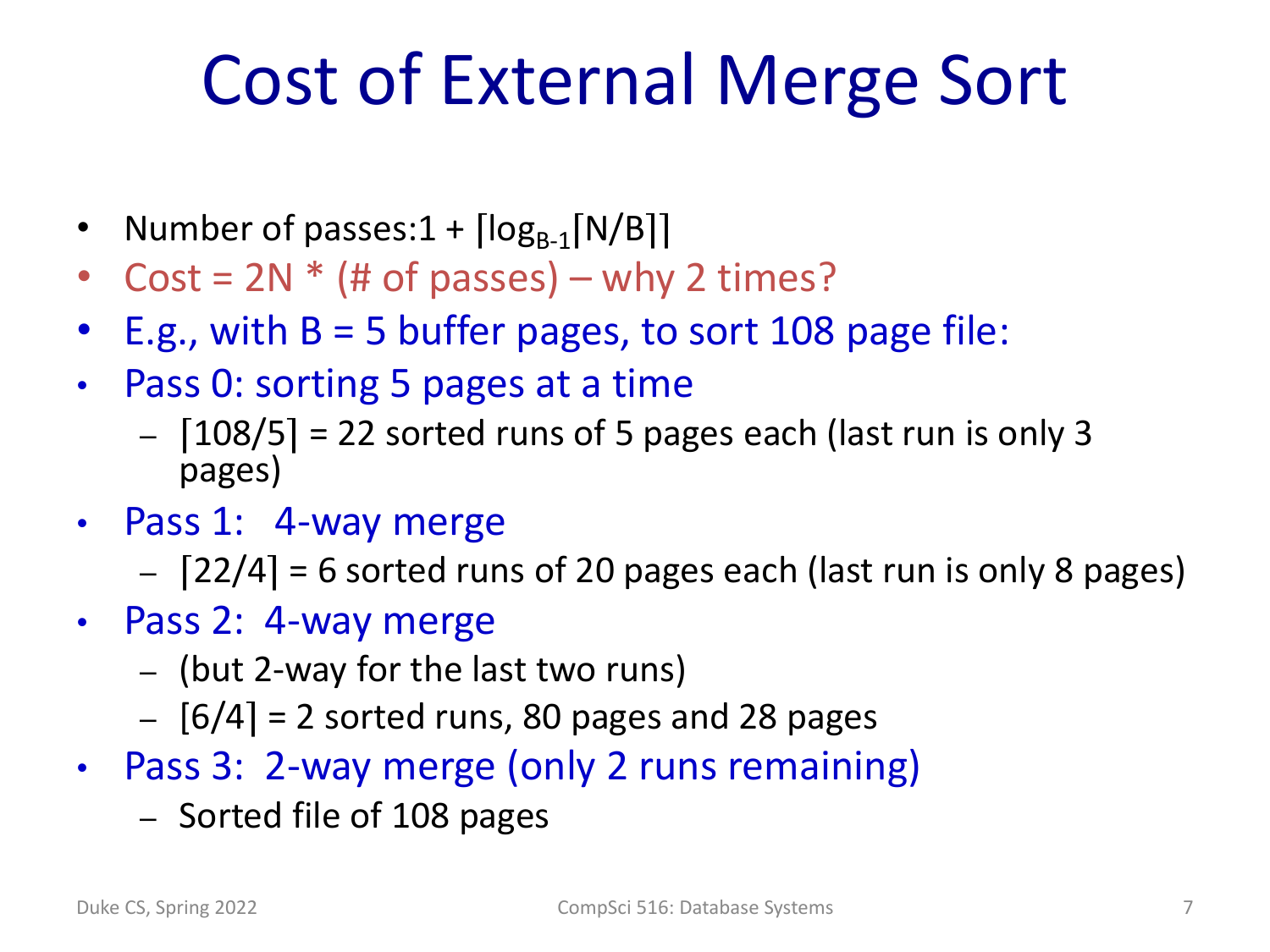#### Number of Passes of External Sort

High B is good, although CPU cost increases

| N             | $B=3$ | $B=5$ | $B=9$ | $B=17$         | $ B=129 $      | $B = 257$      |
|---------------|-------|-------|-------|----------------|----------------|----------------|
| 100           |       | 4     | 3     | $\overline{2}$ |                |                |
| 1,000         | 10    | 5     | 4     | 3              | $\overline{2}$ | $\overline{2}$ |
| 10,000        | 13    | 7     | 5     | $\overline{4}$ | $\overline{2}$ | $\overline{2}$ |
| 100,000       | 17    | 9     | 6     | 5              | 3              | 3              |
| 1,000,000     | 20    | 10    | 7     | 5              | 3              | 3              |
| 10,000,000    | 23    | 12    | 8     | 6              | $\overline{4}$ | 3              |
| 100,000,000   | 26    | 14    | 9     |                | 4              |                |
| 1,000,000,000 | 30    | 15    | 10    | R              | 5              |                |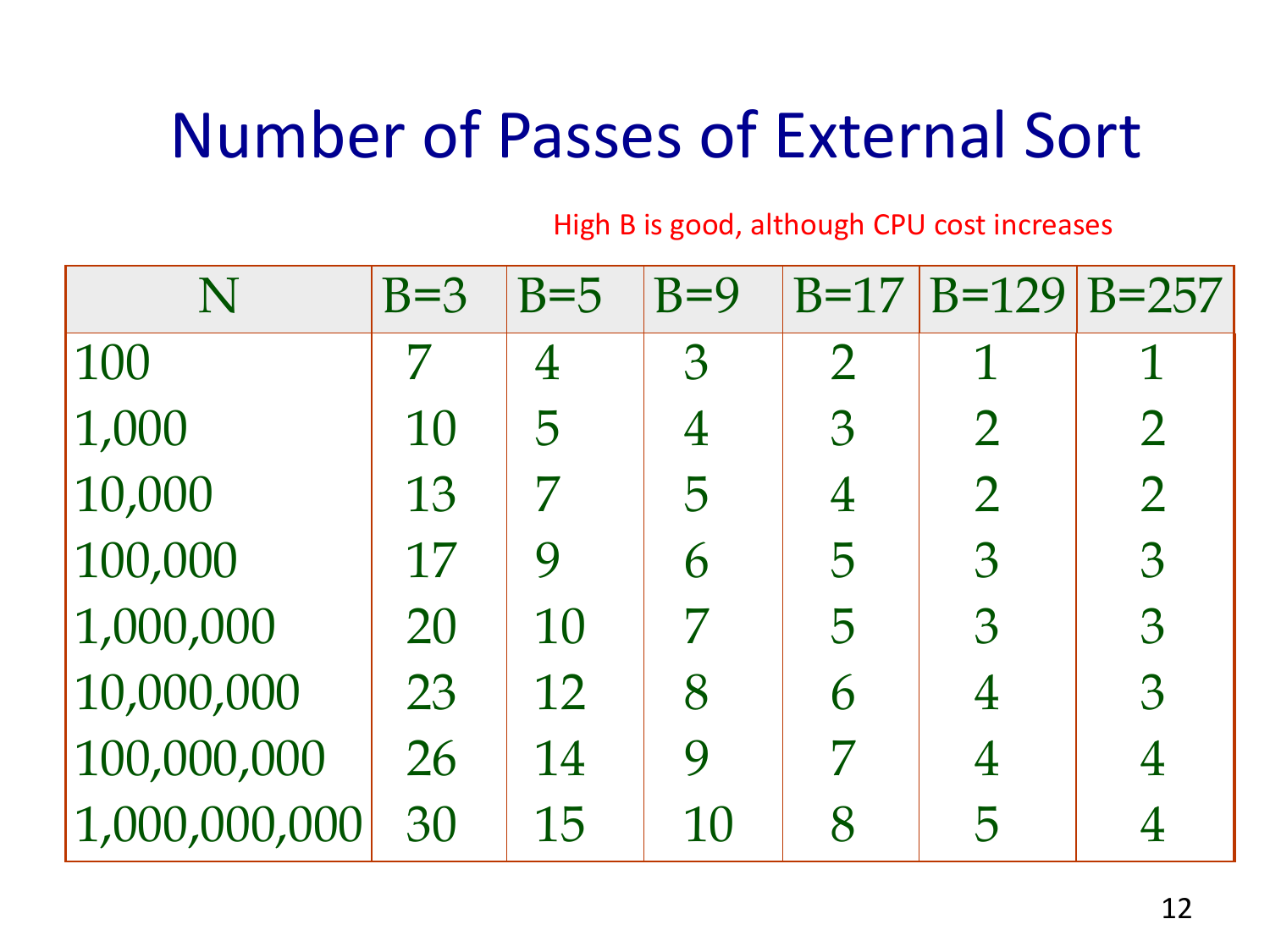# I/O for External Merge Sort

#### • If 10 buffer pages

- either merge 9 runs at a time with one output buffer
- or 8 runs with two output buffers
- If #page I/O is the metric
	- goal is minimize the #passes
	- each page is read and written in each pass
- If we decide to read a block of b pages sequentially
	- Suggests we should make each buffer (input/output) be a block of pages
	- But this will reduce fan-out during merge passes
		- i.e. not as many runs can be merged again any more
	- In practice, most files still sorted in 2-3 passes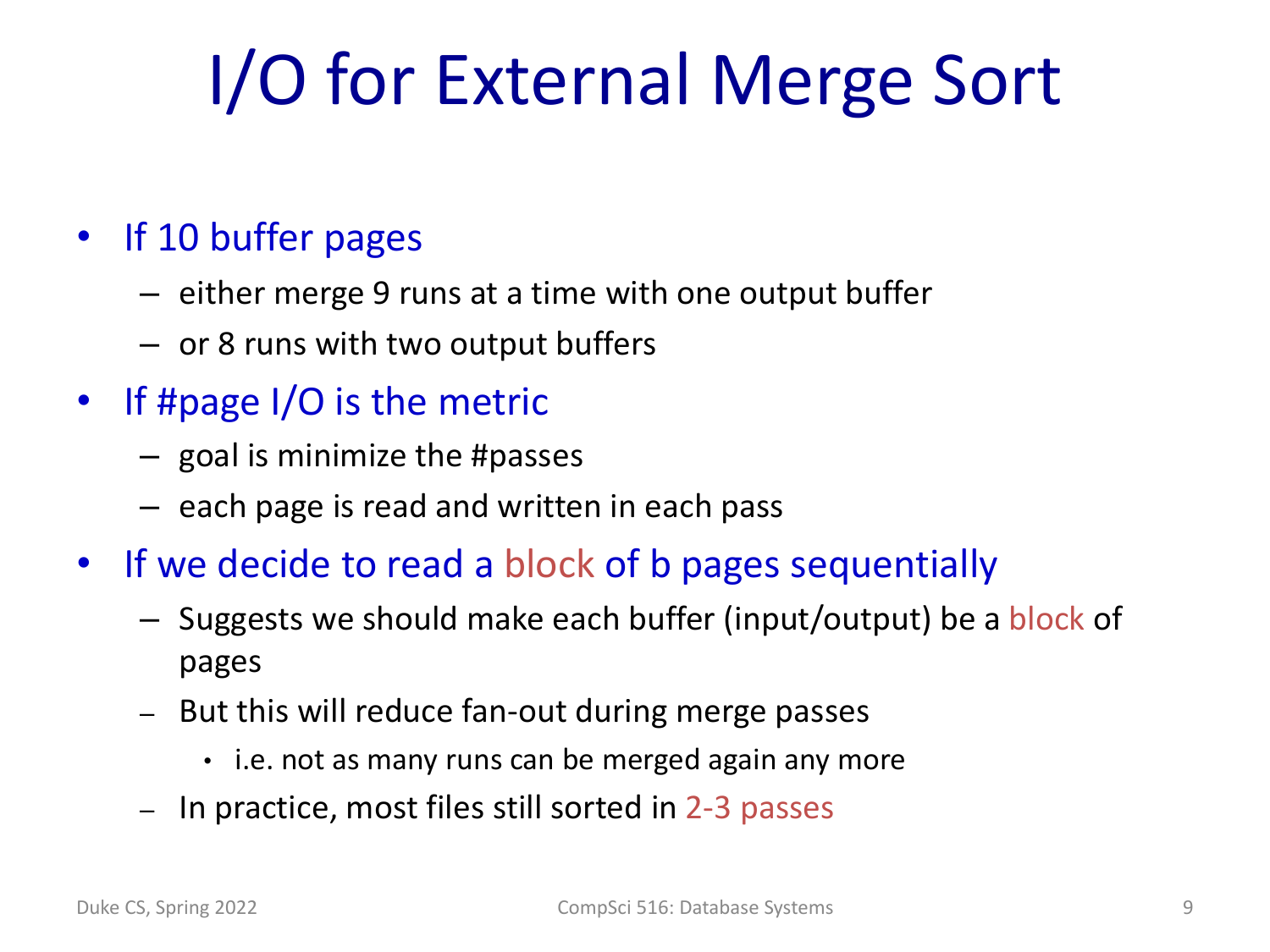### Double Buffering

• To reduce CPU wait time for I/O request to complete, can prefetch into `shadow block'.



#### **B main memory buffers, k-way merge**

Duke CS, Spring 2022 CompSci 516: Database Systems 10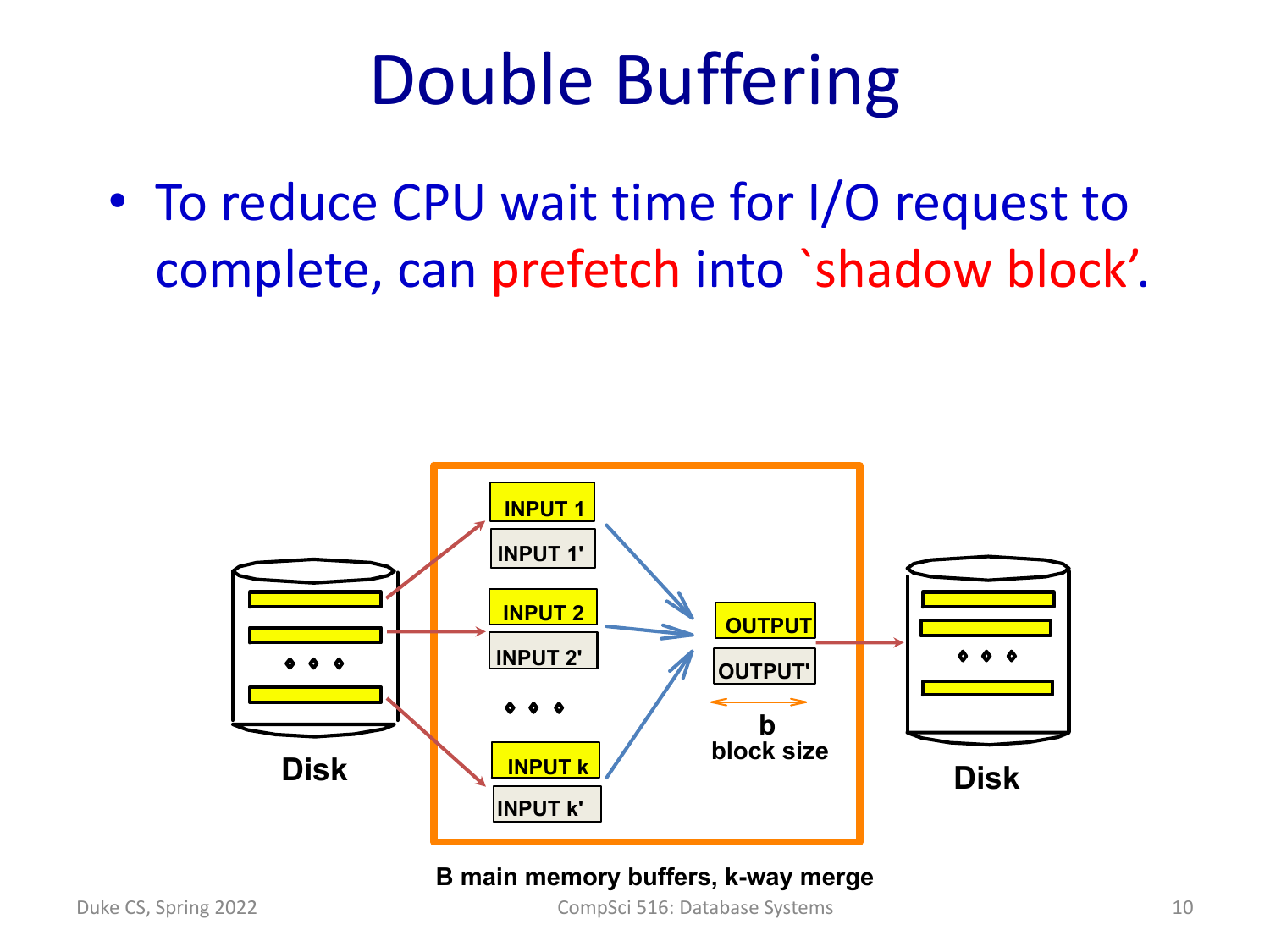# Using B+ Trees for Sorting

- Scenario: Table to be sorted has B+ tree index on sorting column(s)
- Idea: Can retrieve data entries (then records) in order by traversing leaf pages.
- Is this a good idea?
- Cases to consider:
	- B+ tree is clustered: Good idea!
	- B+ tree is not clustered: Could be a very bad idea!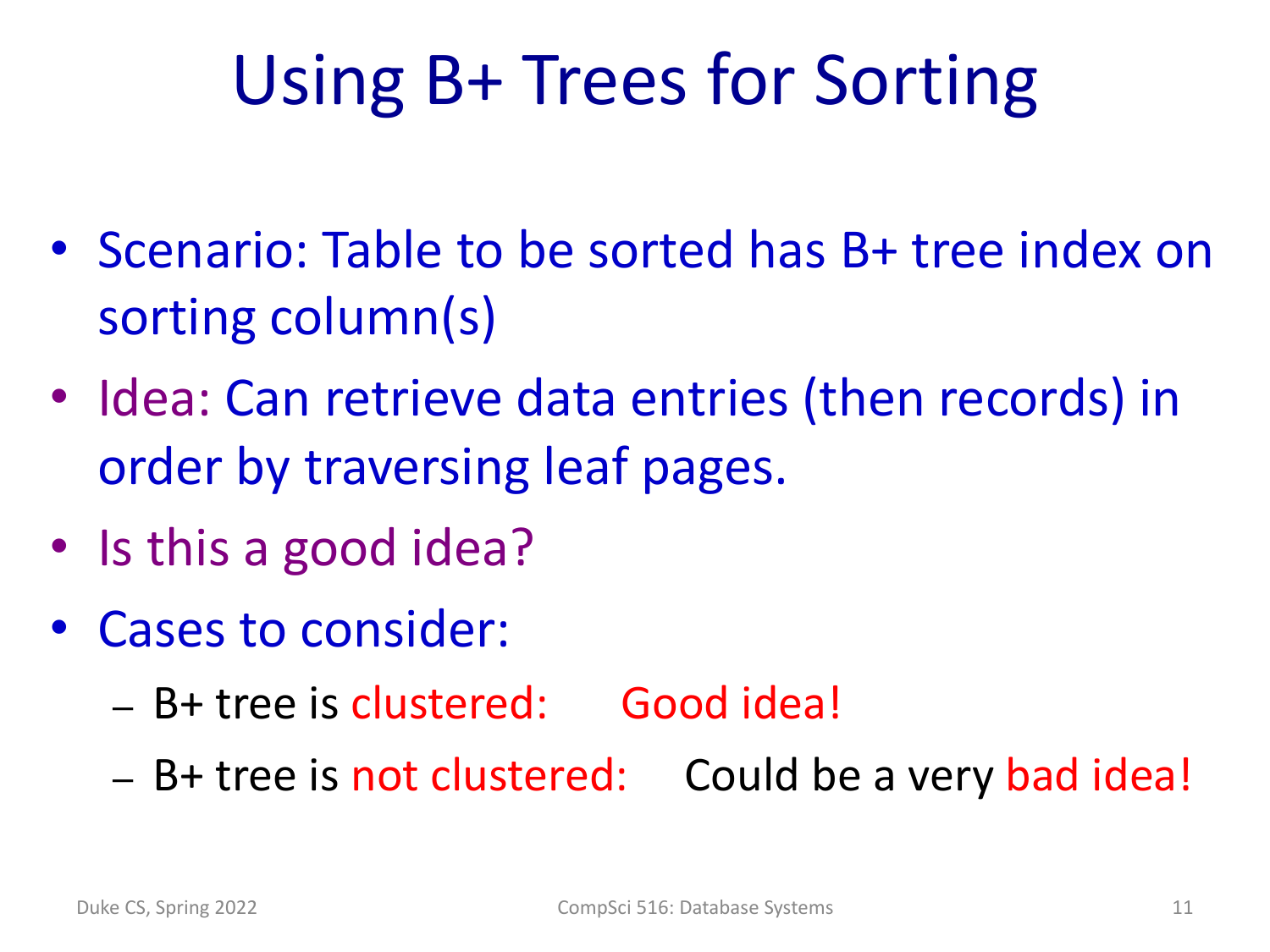#### Clustered B+ Tree Used for Sorting

- Cost: root to the left-most leaf, then retrieve all leaf pages (Alternative 1)
- If Alternative 2 is used? Additional cost of retrieving data records: each page fetched just once



**Data Records**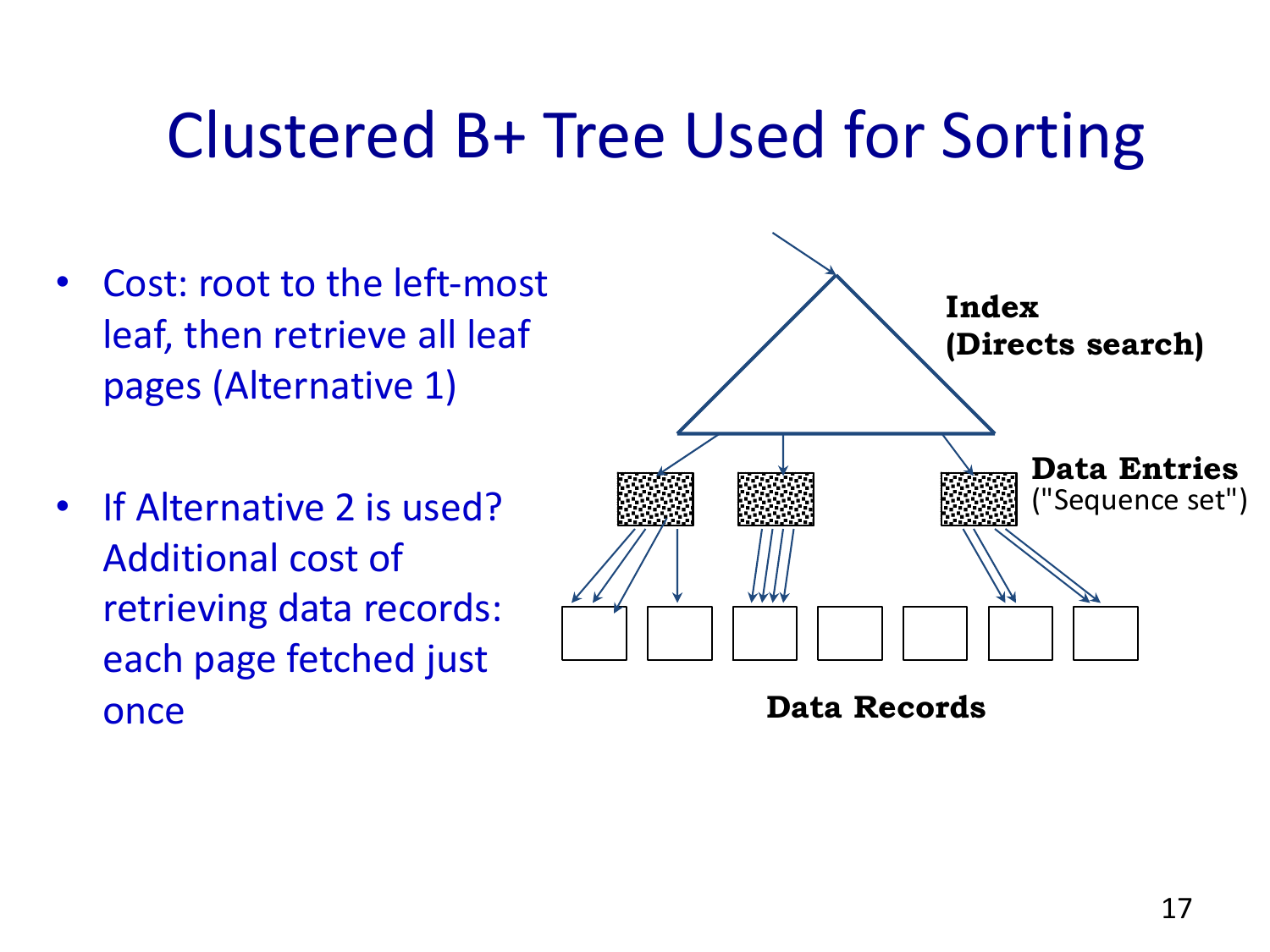### Summary

- External sorting is important; DBMS may dedicate part of buffer pool for sorting!
- External merge sort minimizes disk I/O cost:
	- Pass 0: Produces sorted runs of size B (# buffer pages)
	- Later passes: merge runs
	- # of runs merged at a time depends on B, and block size.
	- Larger block size means less I/O cost per page.
	- Larger block size means smaller # runs merged.
	- In practice, # of passes is rarely more than 2 or 3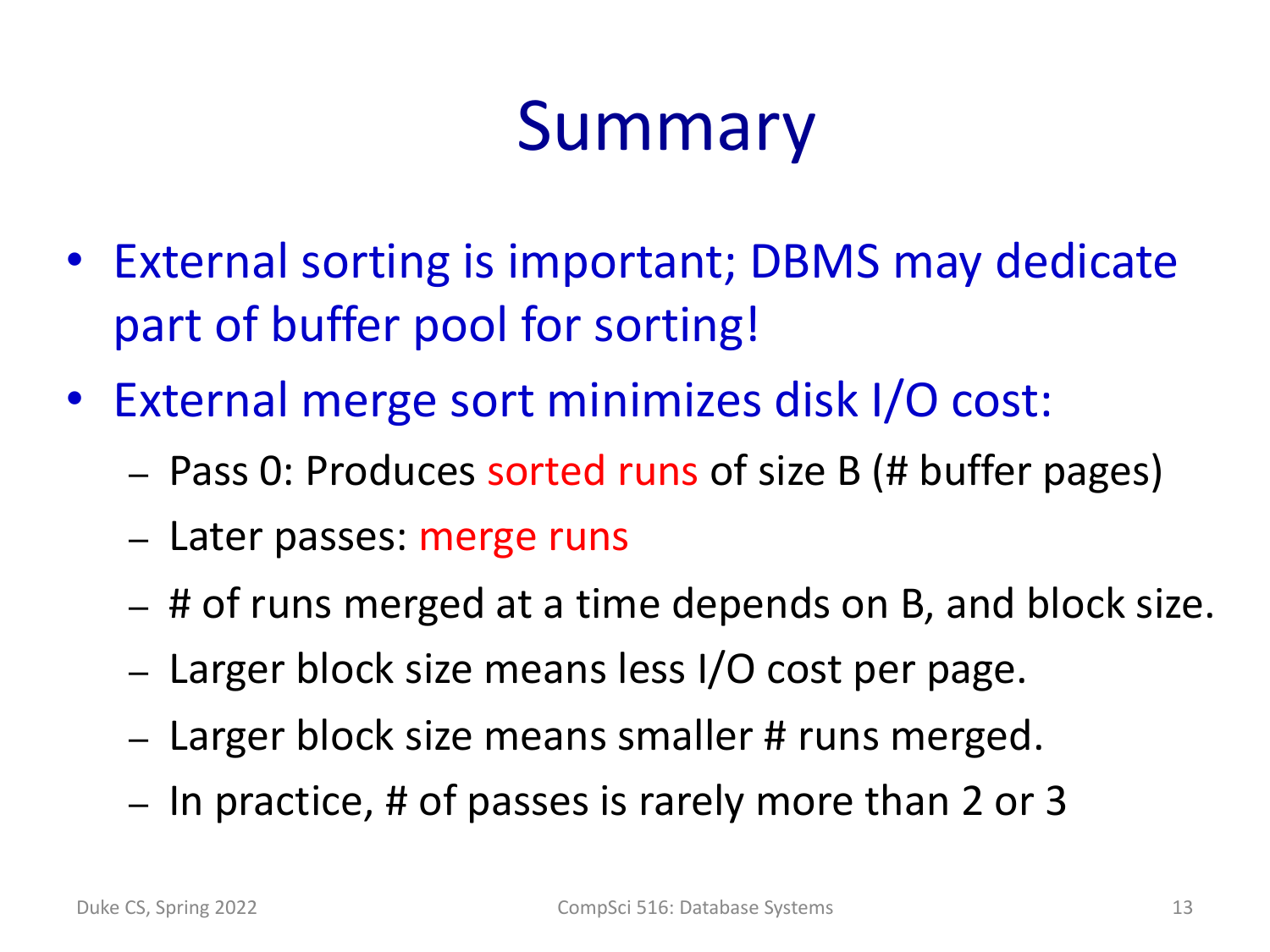#### Selection of Indexes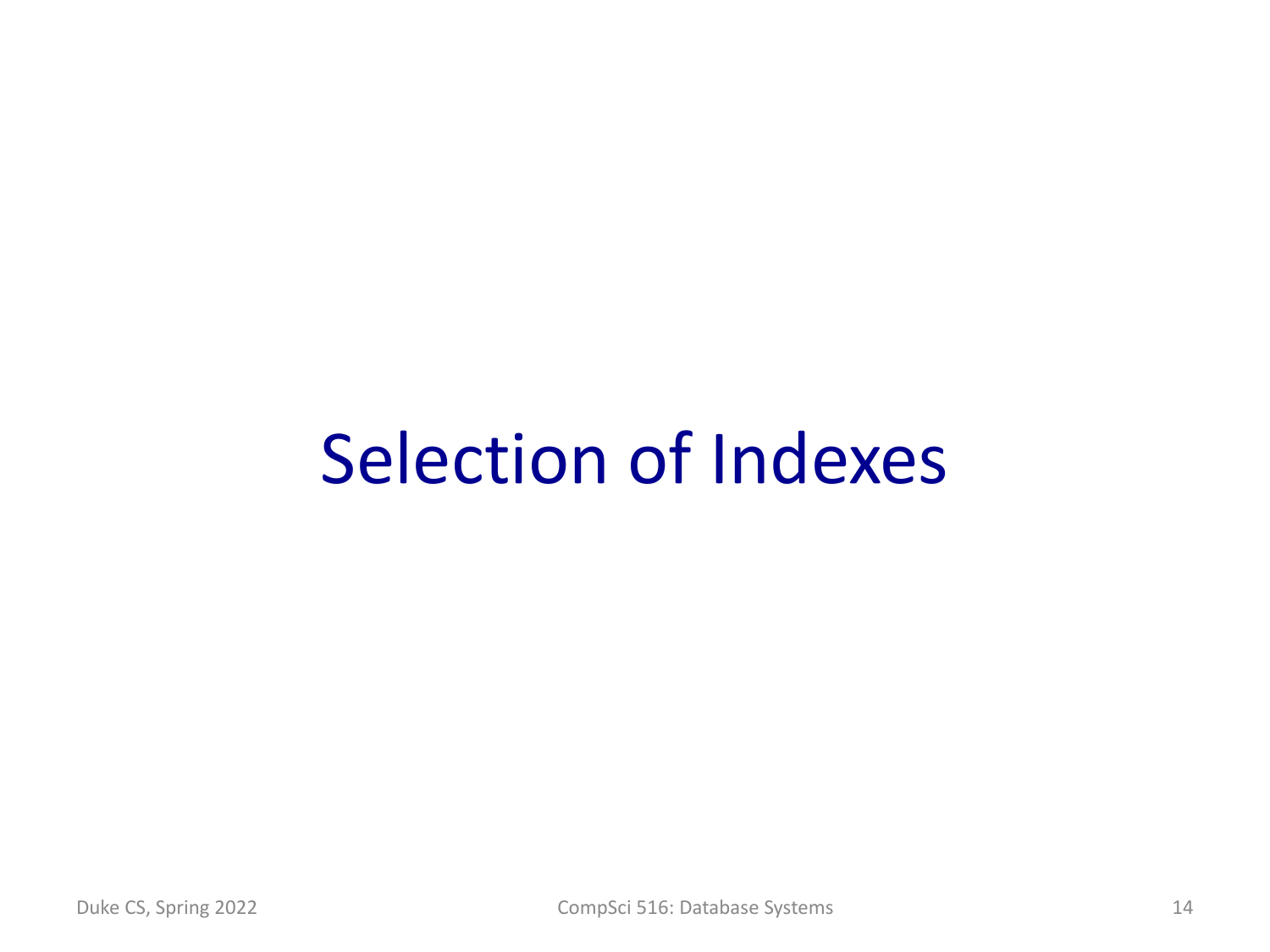# Different File Organizations

We need to understand the importance of appropriate file organization and index

Search key  $=$  <age, sal>

Consider following options:

How does a "composite index" look like?

Why should not we have all possible indexes?

- Heap files
	- random order; insert at end-of-file
- Sorted files
	- sorted on *<age*, sal>
- Clustered B+ tree file
	- search key *<age*, sal>
- Heap file with unclustered B<sup>+</sup>-tree index
	- on search key *<age*, sal>
- Heap file with unclustered hash index
	- on search key *<age*, sal>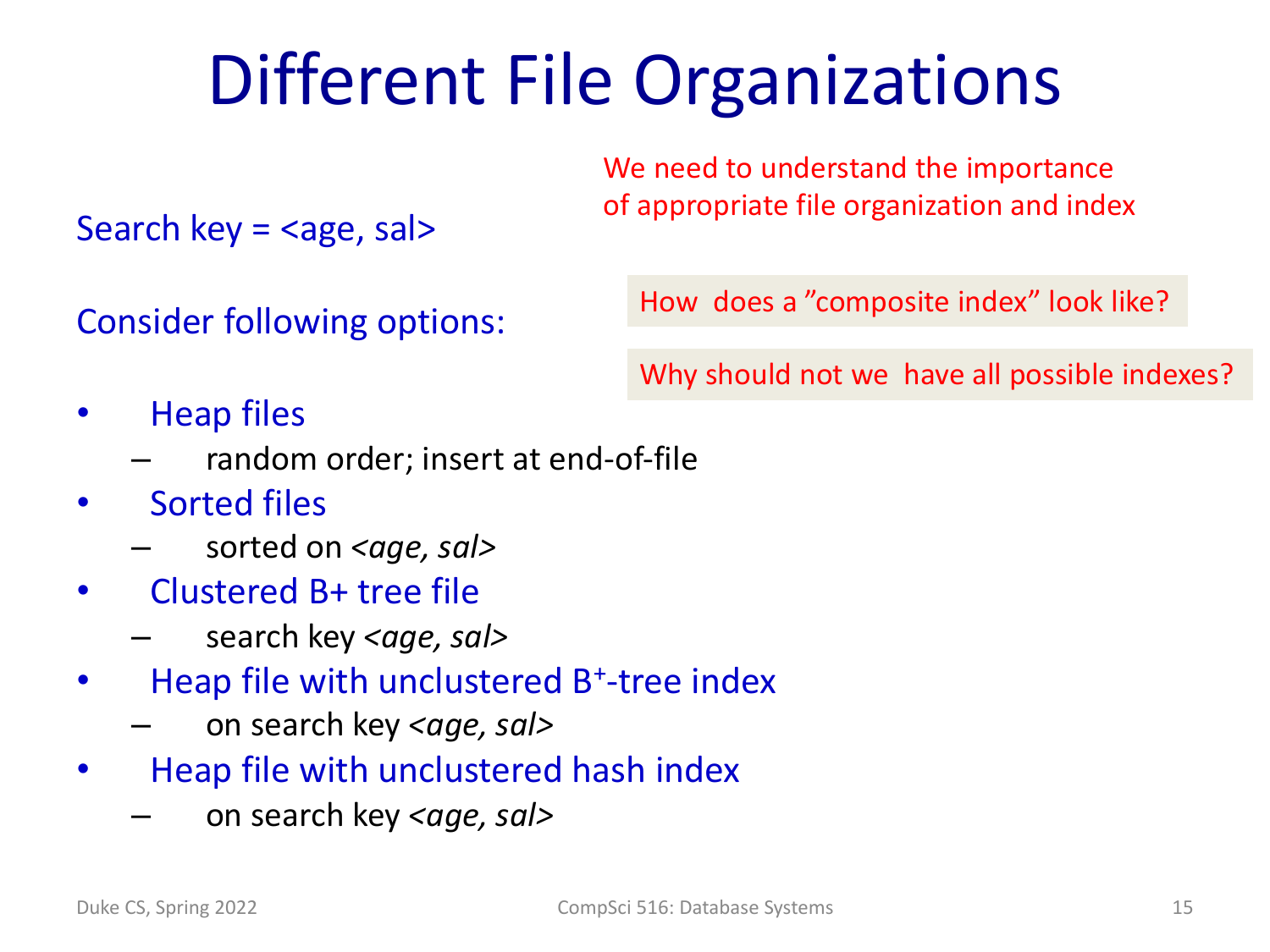## Possible Operations

Try to understand which index is better suited For which operations

- Scan
	- Fetch all records from disk to buffer pool
- **Equality search** 
	- Find all employees with age  $= 23$  and sal  $= 50$
	- Fetch page from disk, then locate qualifying record in page
- Range selection
	- Find all employees with age  $> 35$
- Insert a record
	- identify the page, fetch that page from disk, inset record, write back to disk (possibly other pages as well)
- Delete a record
	- similar to insert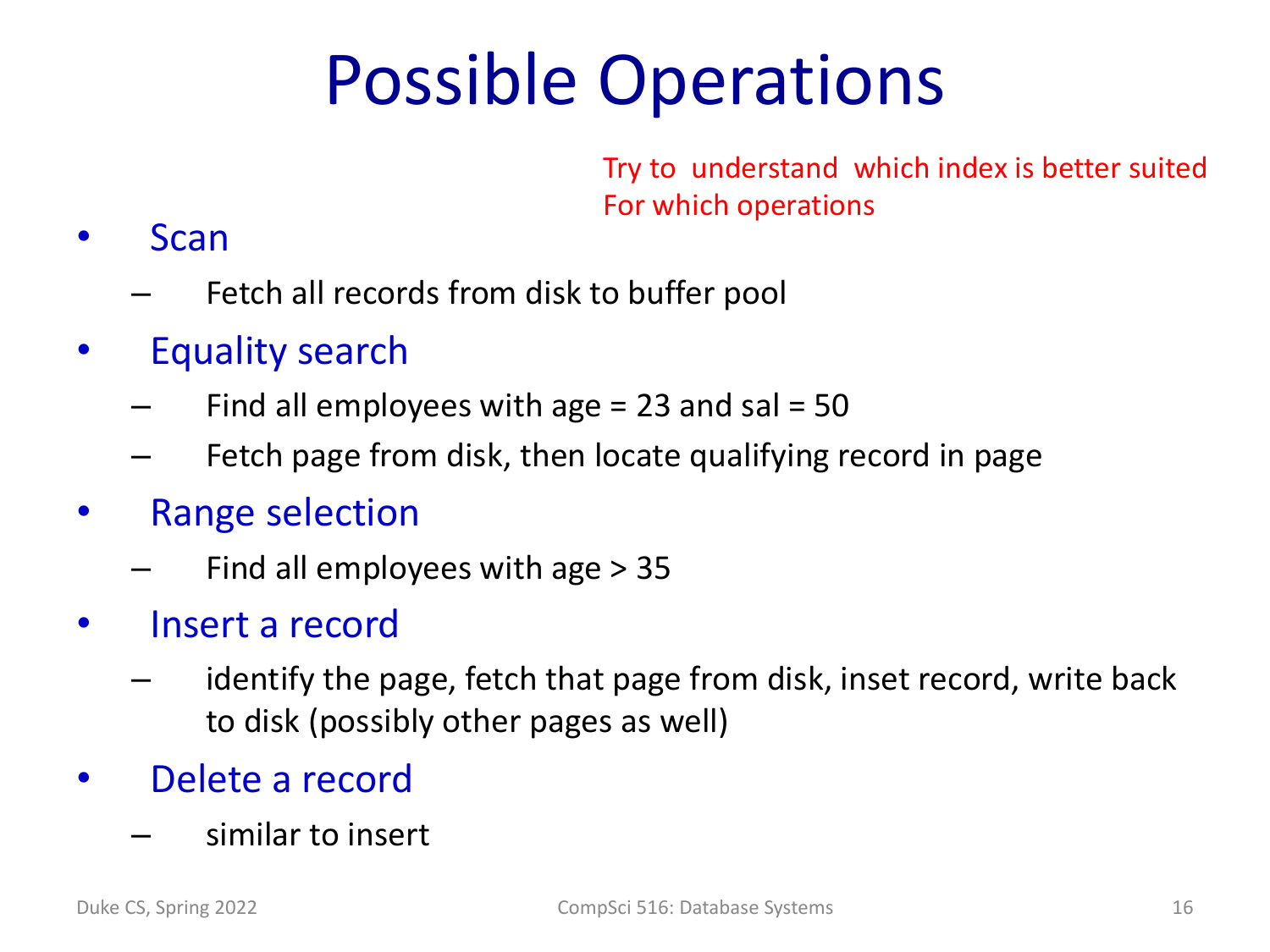# Understanding the Workload

- A workload is a mix of queries and updates
- For each query in the workload:
	- Which relations does it access?
	- Which attributes are retrieved?
	- Which attributes are involved in selection/join conditions? How selective are these conditions likely to be?
- For each update in the workload:
	- Which attributes are involved in selection/join conditions? How selective are these conditions likely to be?
	- The type of update (INSERT/DELETE/UPDATE), and the attributes that are affected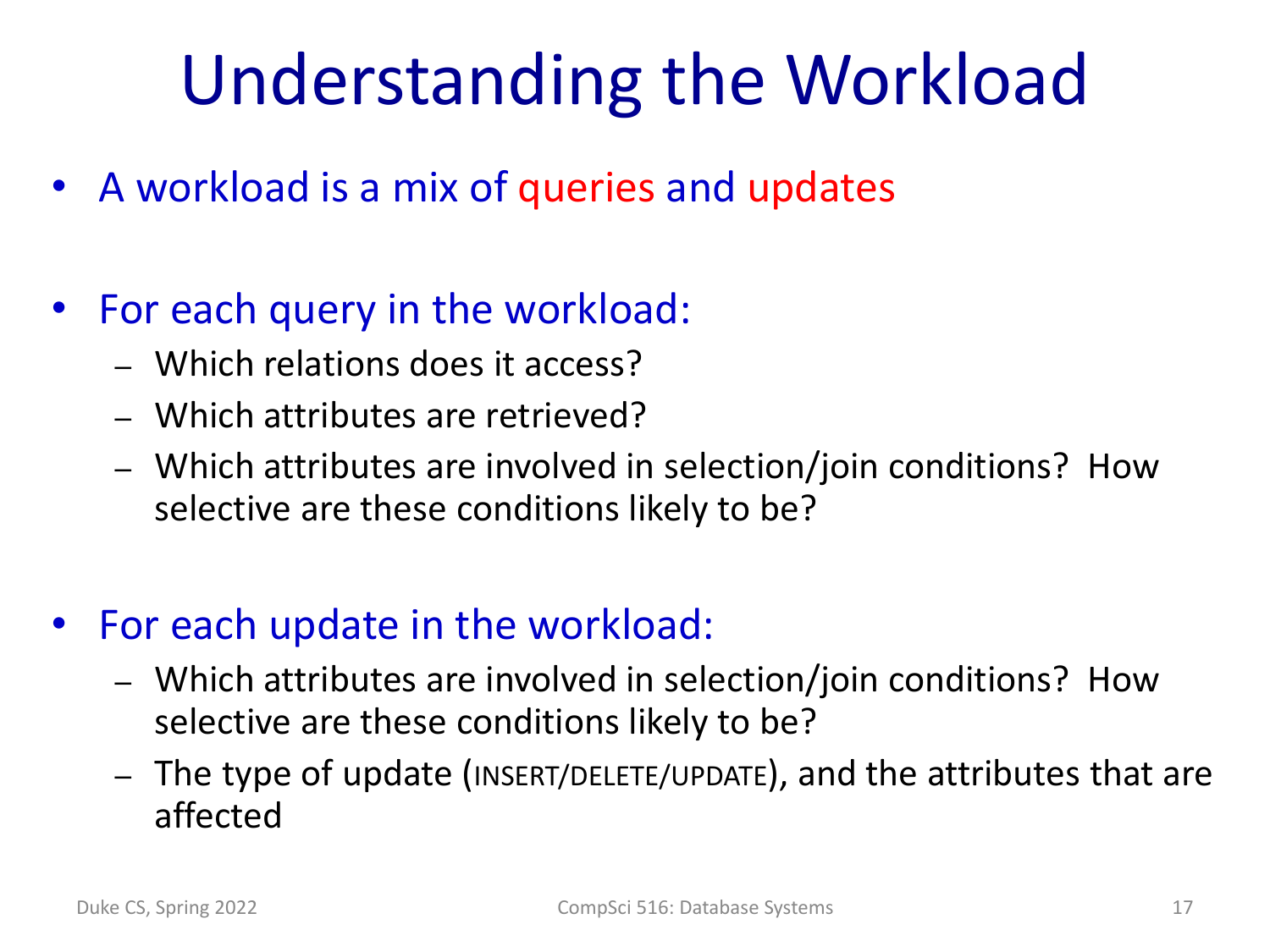### Choice of Indexes

- What indexes should we create?
	- Which relations should have indexes? What field(s) should be the search key? Should we build several indexes?
- For each index, what kind of an index should it be?
	- Clustered? Hash/tree?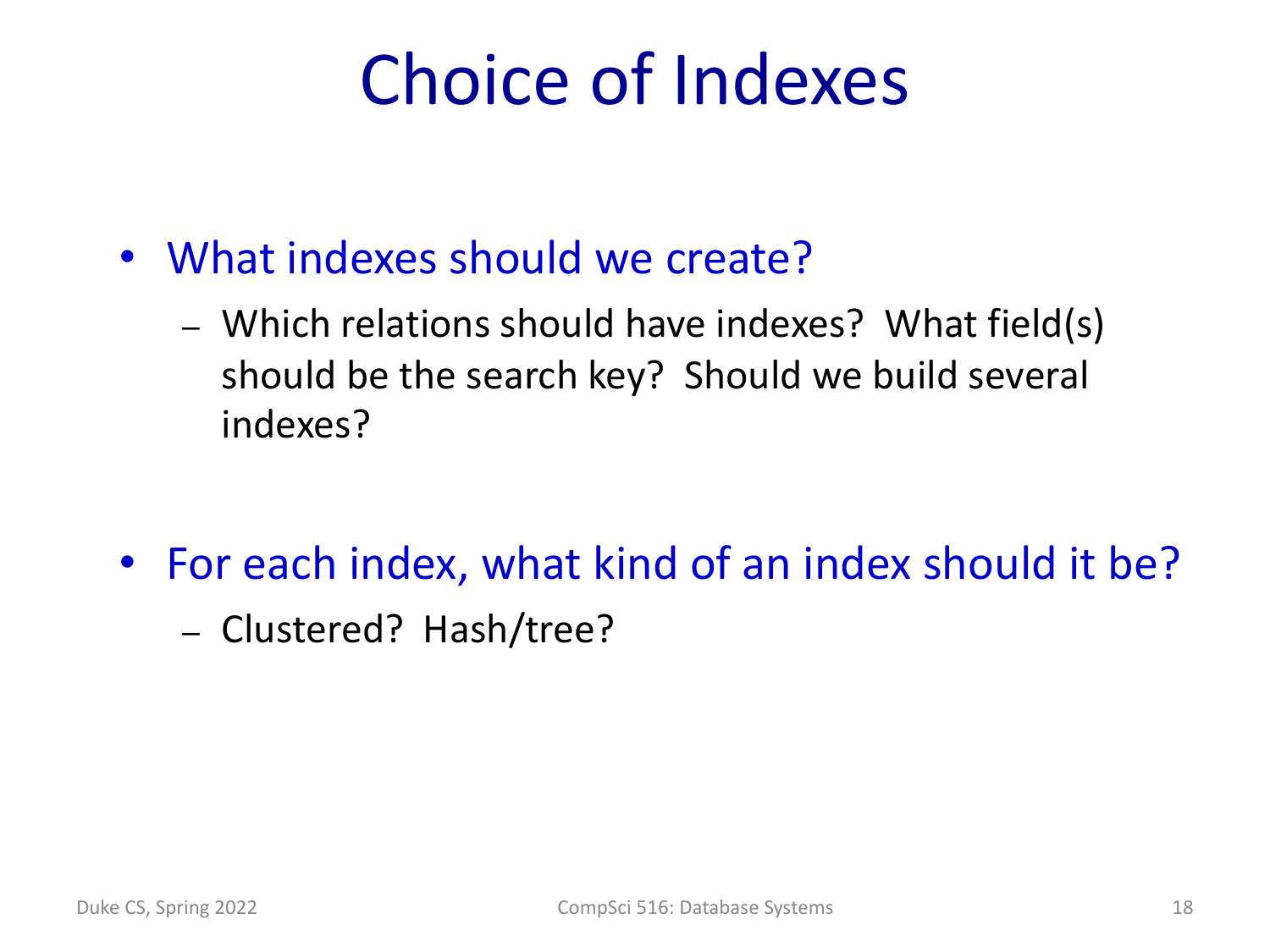#### Trade-offs for Indexes

- Indexes can make
	- queries go faster
	- updates slower

• Require disk space, too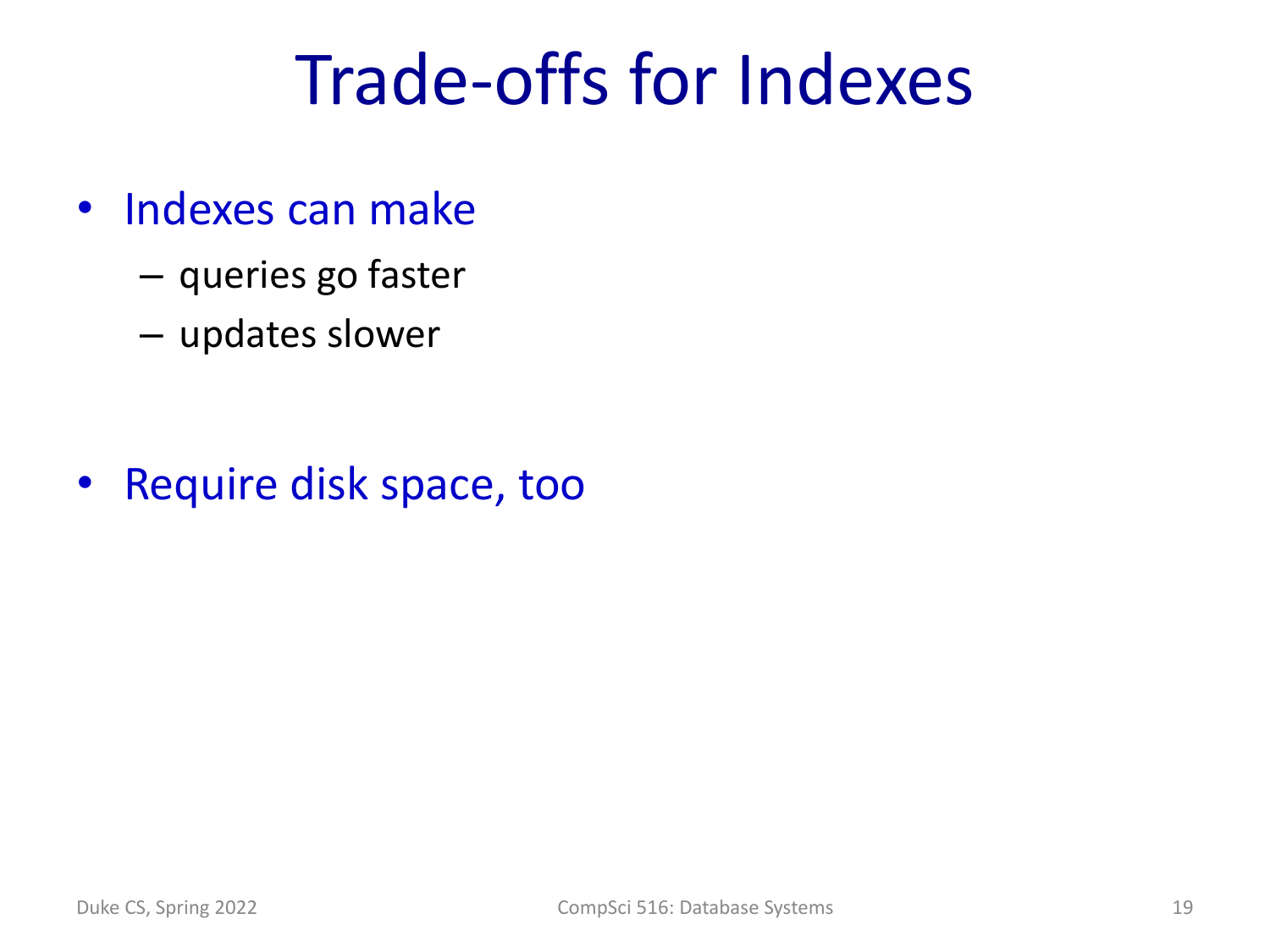# Index Selection Guidelines

- Attributes in WHERE clause are candidates for index keys
	- Exact match condition suggests hash index
	- Range query suggests tree index
	- Clustering is especially useful for range queries
		- can also help on equality queries if there are many duplicates
- Try to choose indexes that benefit as many queries as possible
	- Since only one index can be clustered per relation, choose it based on important queries that would benefit the most from clustering
- Multi-attribute search keys should be considered when a WHERE clause contains several conditions
	- Order of attributes is important for range queries
- Note: clustered index should be used judiciously
	- expensive updates, although cheaper than sorted files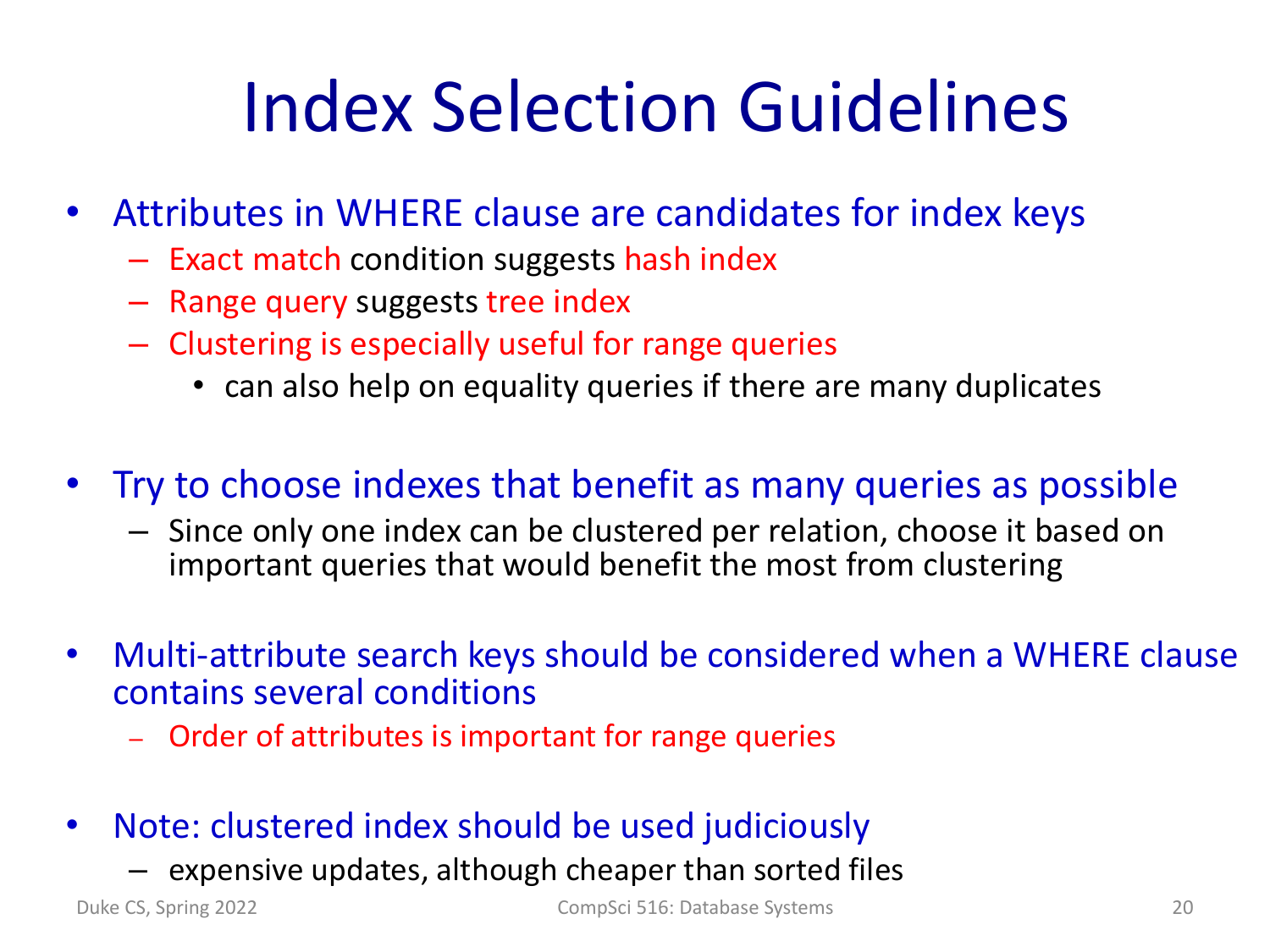#### Examples of Clustered Indexes

- B+ tree index on E.age can be used to get qualifying tuples
- How selective is the condition?
	- everyone > 40, index not of much help, scan is as good
	- $-$  Suppose  $10\% > 40$ . Then?
- Depends on if the index is clustered
	- otherwise can be more expensive than a linear scan
	- if clustered, 10% I/O (+ index pages)

What is a good indexing strategy?

SELECT E.dno FROM Emp E WHERE E.age>40

> Which attribute(s)? Clustered/Unclustered? B+ tree/Hash?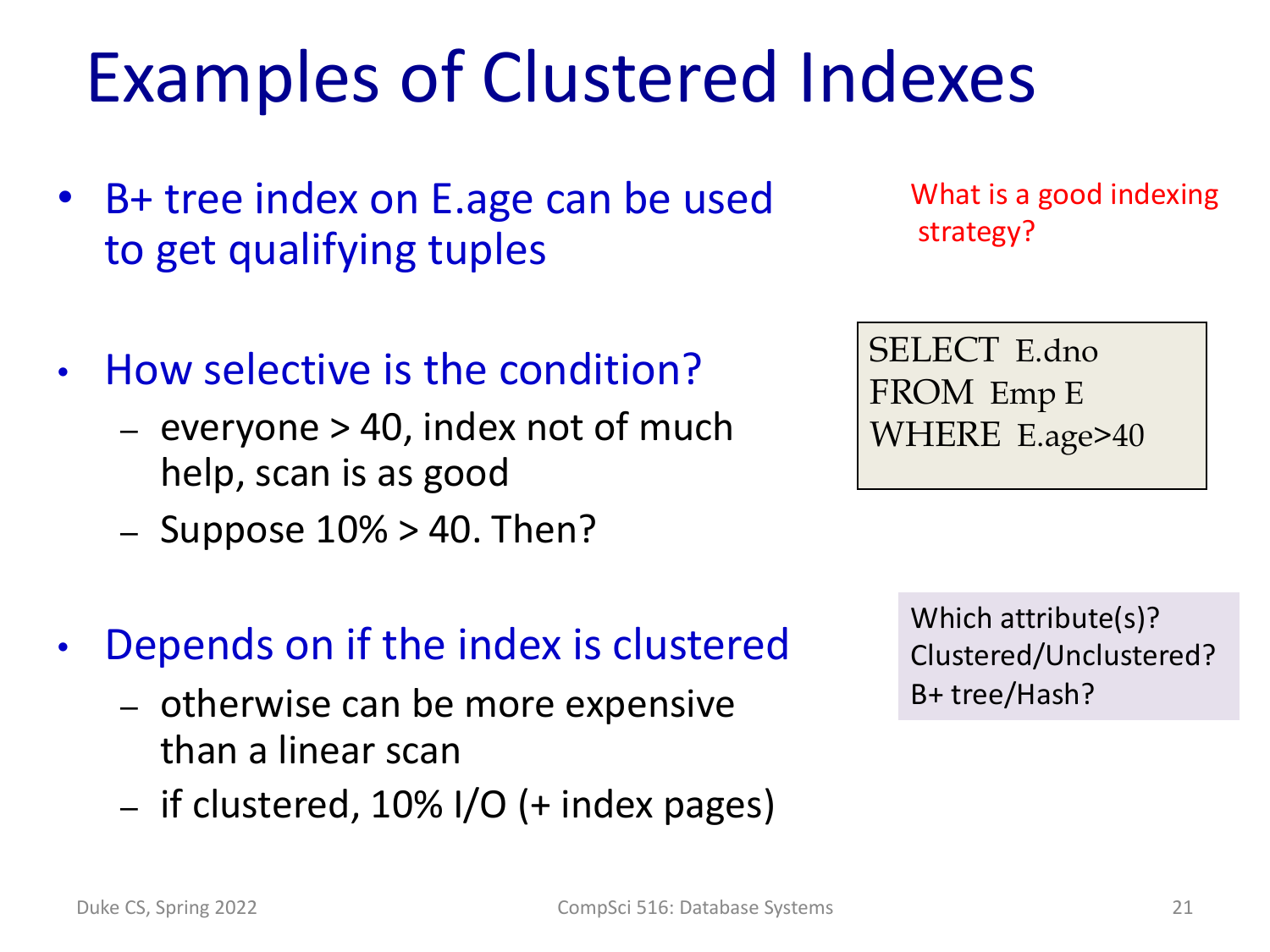#### Examples of Clustered Indexes

#### Group-By query

- Use E.age as search key?
	- Bad If many tuples have *E.age* > 10 or if not clustered….
	- …using *E.age* index and sorting the retrieved tuples by E.dno may be costly
- Clustered *E.dno* index may be better
	- First group by, then count tuples with age > 10
	- $-$  good when age  $> 10$  is not too selective
- Note: the first option is good when the WHERE condition is highly selective (few tuples have age > 10), the second is good when not highly selective

What is a good indexing strategy?

SELECT E.dno, COUNT (\*) FROM Emp E WHERE E.age>10 GROUP BY E.dno

> Which attribute(s)? Clustered/Unclustered? B+ tree/Hash?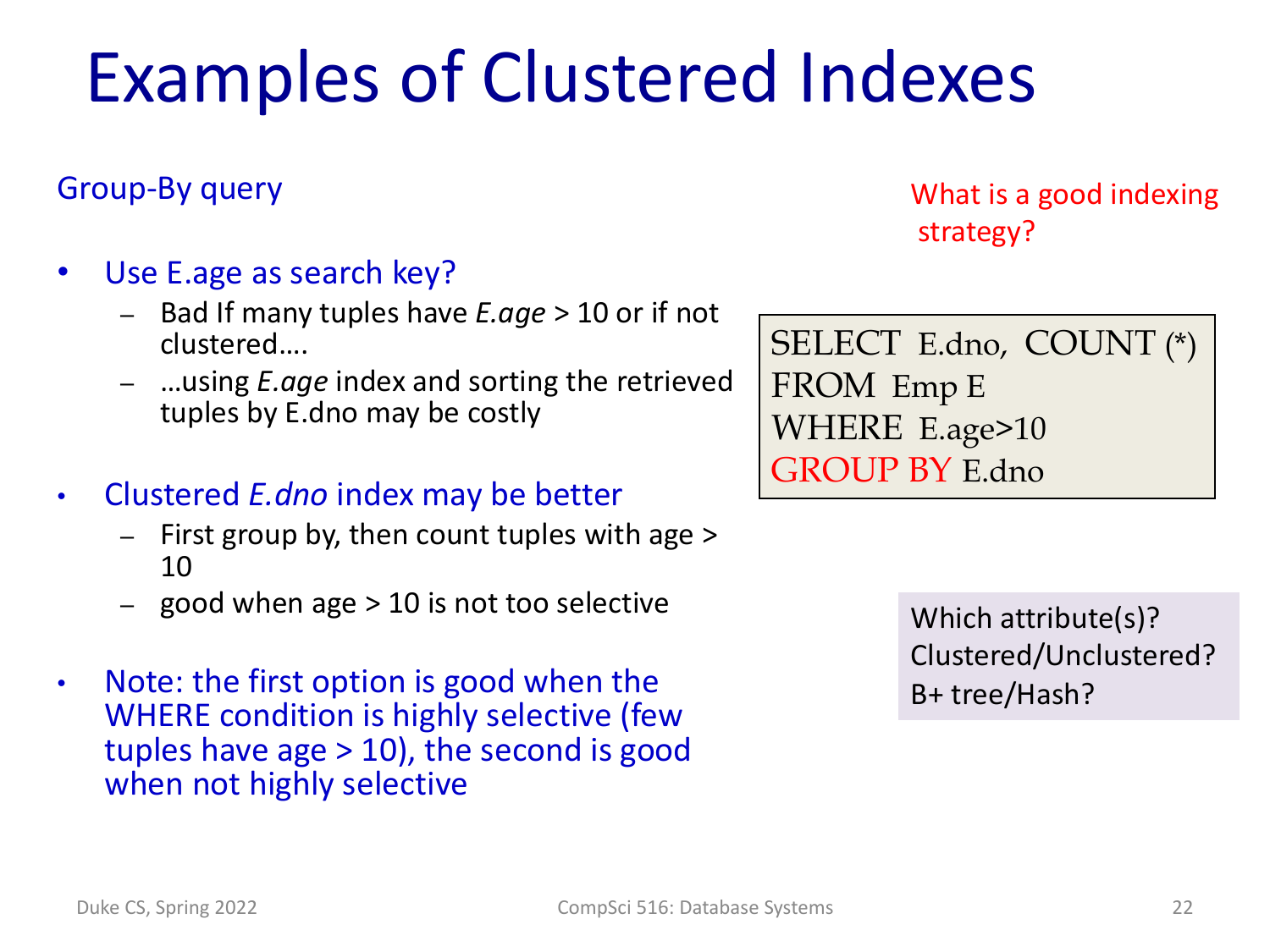#### Examples of Clustered Indexes

#### Equality queries and duplicates

- Clustering on *E.hobby* helps
	- hobby not a candidate key, several tuples possible
- Does clustering help now?
	- $-$  (eid = key)
	- Not much
	- at most one tuple satisfies the condition

What is a good indexing strategy?

SELECT E.dno FROM Emp E WHERE E.hobby='Stamps'

Which attribute(s)? Clustered/Unclustered? B+ tree/Hash?

SELECT E.dno FROM Emp E WHERE E.eid=50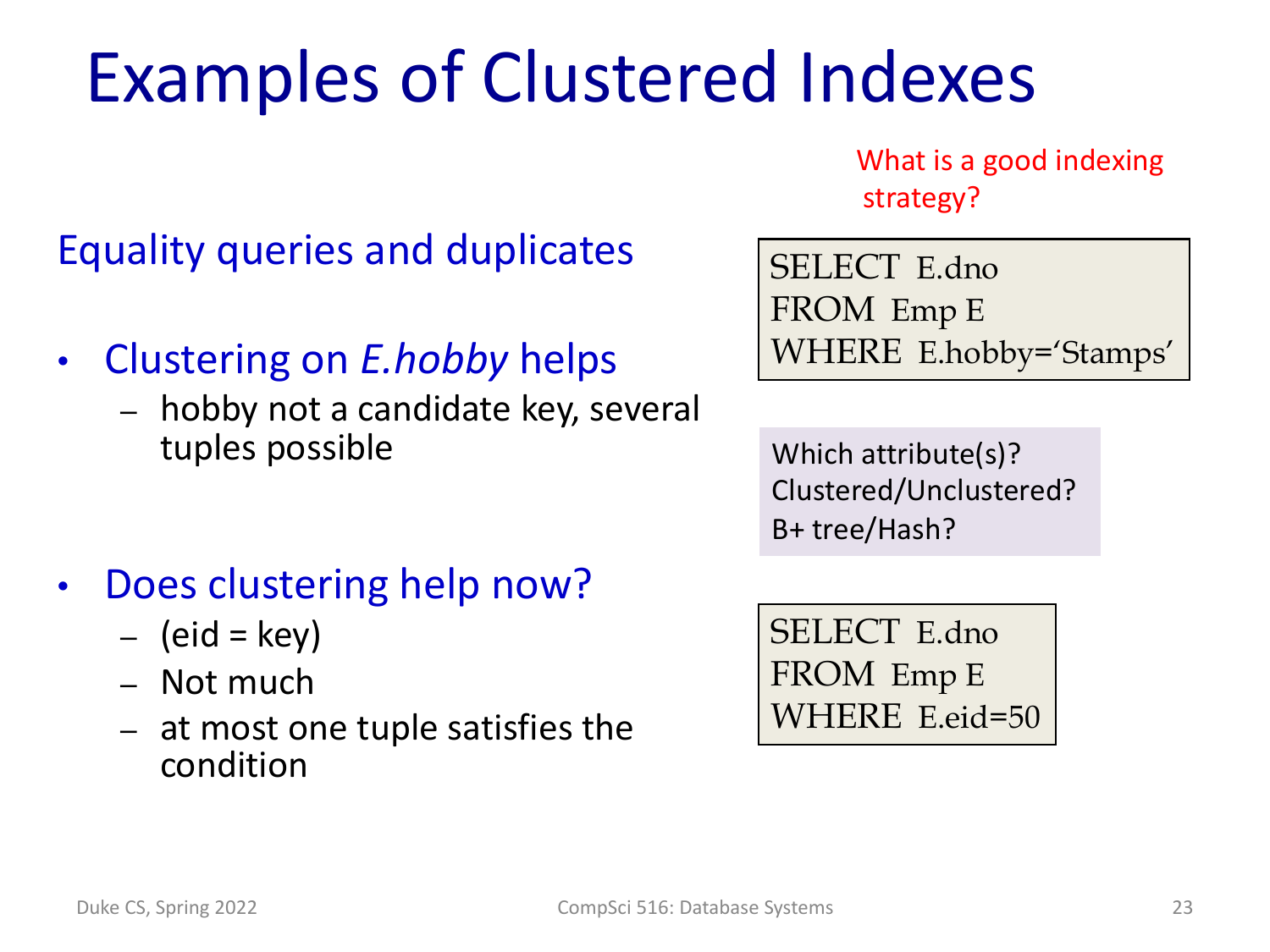#### Indexes with Composite Search Keys

- Composite Search Keys: Search on a combination of fields
- Equality query: Every field value is equal to a constant value. E.g. wrt <sal,age> index:
	- $-$  age=20 and sal =75
- Range query: Some field value is not a constant. E.g.:
	- $-$  sal  $> 10$  which combination(s) would help?
	- $-$  <age, sal > does not help
	- B+tree on <sal> or <sal, age> helps
	- has to be a prefix

Examples of composite key indexes using lexicographic order.



#### **<sal, age>**

Data entries in index sorted by *<sal,age>*

**<sal>**

Data entries sorted by *<sal>*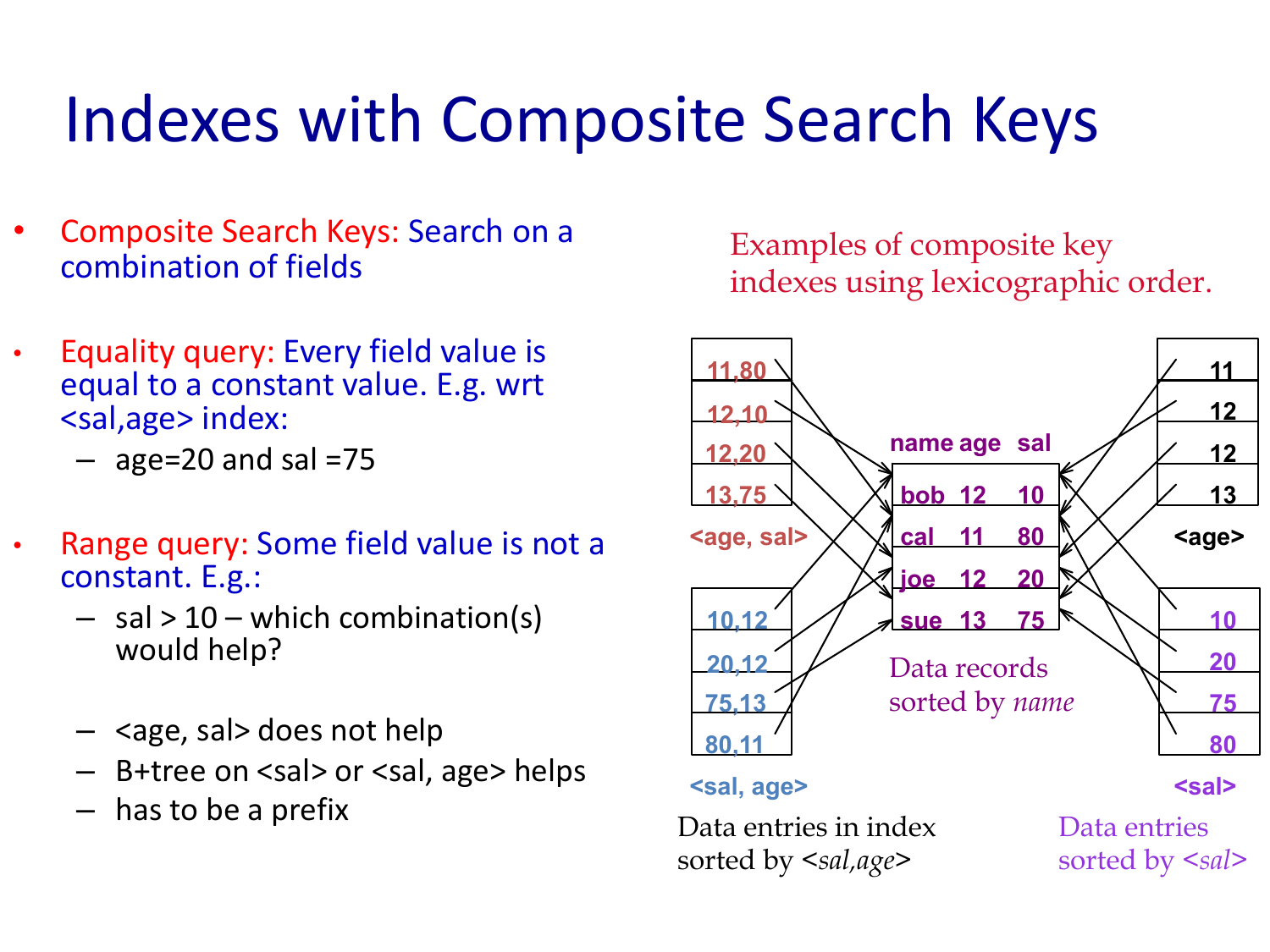# Composite Search Keys

- To retrieve Emp records with *age* = 30 AND *sal* =4000, an index on <*age,sal*> would be better than an index on *age* or an index on sal
	- $-$  first find age = 30, among them search sal = 4000
- If condition is: 20 < *age* < 30 AND 3000 < *sal* < 5000:
	- Clustered tree index on <*age,sal*> or <*sal,age*> is best.
- If condition is: *age* = 30 AND 3000 < *sal* < 5000:
	- Clustered <*age,sal*> index much better than <*sal,age*> index
	- more index entries are retrieved for the latter

#### • Composite indexes are larger, updated more often (drawback)